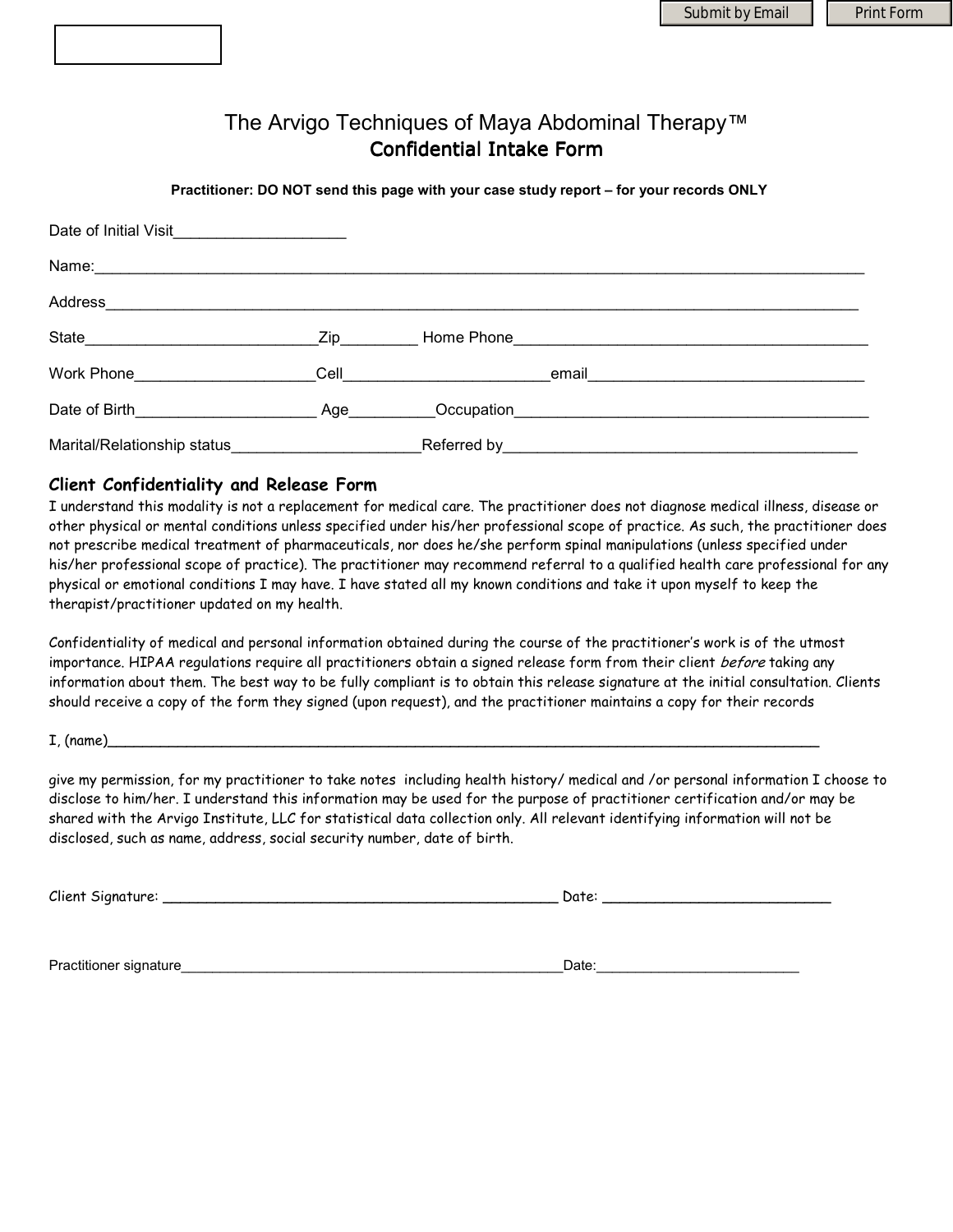|                                          | Client Initials: ______________Case Study #___________________Age_________Male___ <sup>____</sup> _Female___ <mark>__</mark> |                         |  |  |
|------------------------------------------|------------------------------------------------------------------------------------------------------------------------------|-------------------------|--|--|
|                                          |                                                                                                                              |                         |  |  |
|                                          |                                                                                                                              | <b>Reason For Visit</b> |  |  |
|                                          |                                                                                                                              |                         |  |  |
|                                          | When did your first notice it?__________________________________What brought it on?_________________________________         |                         |  |  |
|                                          |                                                                                                                              |                         |  |  |
|                                          | What activities provide relief?____________________________what makes it worse?_______________________________               |                         |  |  |
|                                          | Is this condition getting worse?_________________________interfere with work_______sleep_______ recreation_____              |                         |  |  |
| Have you had massage/bodywork before? No |                                                                                                                              |                         |  |  |
|                                          |                                                                                                                              |                         |  |  |
|                                          |                                                                                                                              | <b>Medical History</b>  |  |  |
|                                          |                                                                                                                              |                         |  |  |
|                                          | Are you currently under the care of another health care provider(s)? No                                                      |                         |  |  |
|                                          |                                                                                                                              |                         |  |  |
|                                          |                                                                                                                              |                         |  |  |
|                                          | Current Medications and /orSupplements/Remedies: ________________________________                                            |                         |  |  |
|                                          |                                                                                                                              |                         |  |  |
|                                          |                                                                                                                              |                         |  |  |
|                                          |                                                                                                                              |                         |  |  |
|                                          | Surgical History (year and type) and/or Recent Procedures: ______________________                                            |                         |  |  |
|                                          |                                                                                                                              |                         |  |  |
|                                          | Accidents or Traumas                                                                                                         |                         |  |  |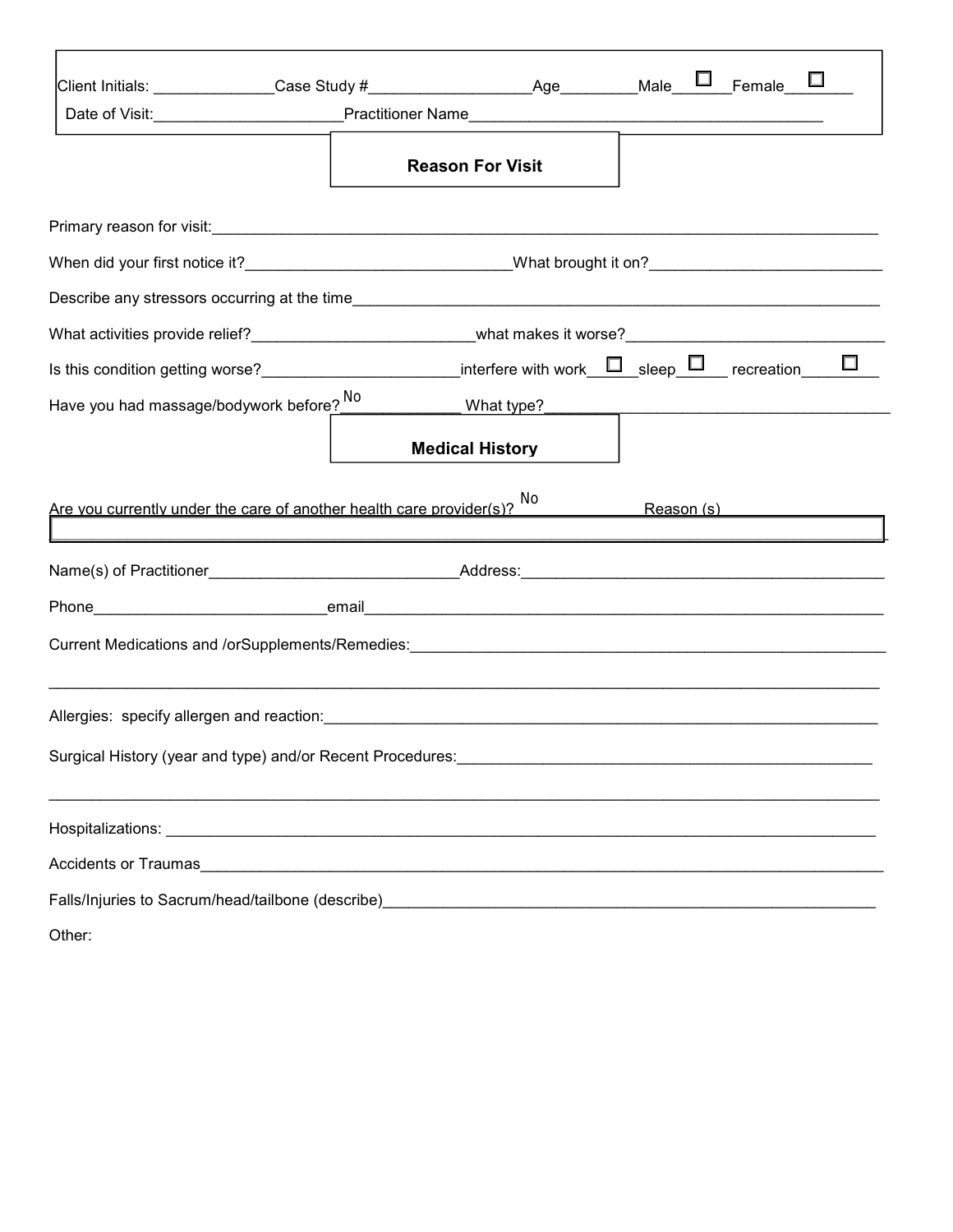| <b>Headaches</b><br>Type:                        | Past   | <b>Present</b> | Numbness in feet or legs when star Past          |   | Present |
|--------------------------------------------------|--------|----------------|--------------------------------------------------|---|---------|
| Asthma                                           |        |                | Sore heels when walking                          | П |         |
| Cold Hands or<br>feet                            | П      |                | Anxiety                                          | П |         |
| Swollen ankles                                   |        | $\Box$         | Depression                                       | П |         |
| <b>Sinus Conditions</b><br><b>Frequent Colds</b> | П      | □              | Sleep Disturbance                                |   |         |
| Seizures                                         | П      |                | <b>Fainting Spells</b>                           | П |         |
| Low Back Pain                                    |        |                | <b>Muscular Tension:</b><br>Location:            | П |         |
| <b>Skin Disorders:</b><br>Type                   | П      |                | Varicose Veins<br><b>Hemorrhoids</b><br>Location | ш |         |
| Sciatica                                         | П      |                | Herniated/Bulging Discs                          | П |         |
| Painful/Swollen<br>Joints                        | . .    |                | Artifical/Missing limbs                          |   |         |
| High or Low Blood<br>Pressure                    | $\Box$ | П              | <b>Contact Lenses</b>                            | П |         |
| Dentures/Partials                                | П      | $\Box$         | Cancer (past or current)<br>Type                 |   |         |

# Page 2. **Please review and check the following:**

# **Family History**

|                         | <b>Still Living?</b> | <b>Cause and Age of Death</b> | <b>Major Health Issues</b> |
|-------------------------|----------------------|-------------------------------|----------------------------|
| Mother                  | No                   |                               |                            |
| Father                  | No                   |                               |                            |
| Siblings<br>Living      | 9                    |                               |                            |
| Deceased                | 9                    |                               |                            |
| Maternal<br>Grandmother | No                   |                               |                            |
| Maternal<br>Grandfather | No                   |                               |                            |
| Paternal<br>Grandfather | No                   |                               |                            |
| Paternal<br>Grandmother | No                   |                               |                            |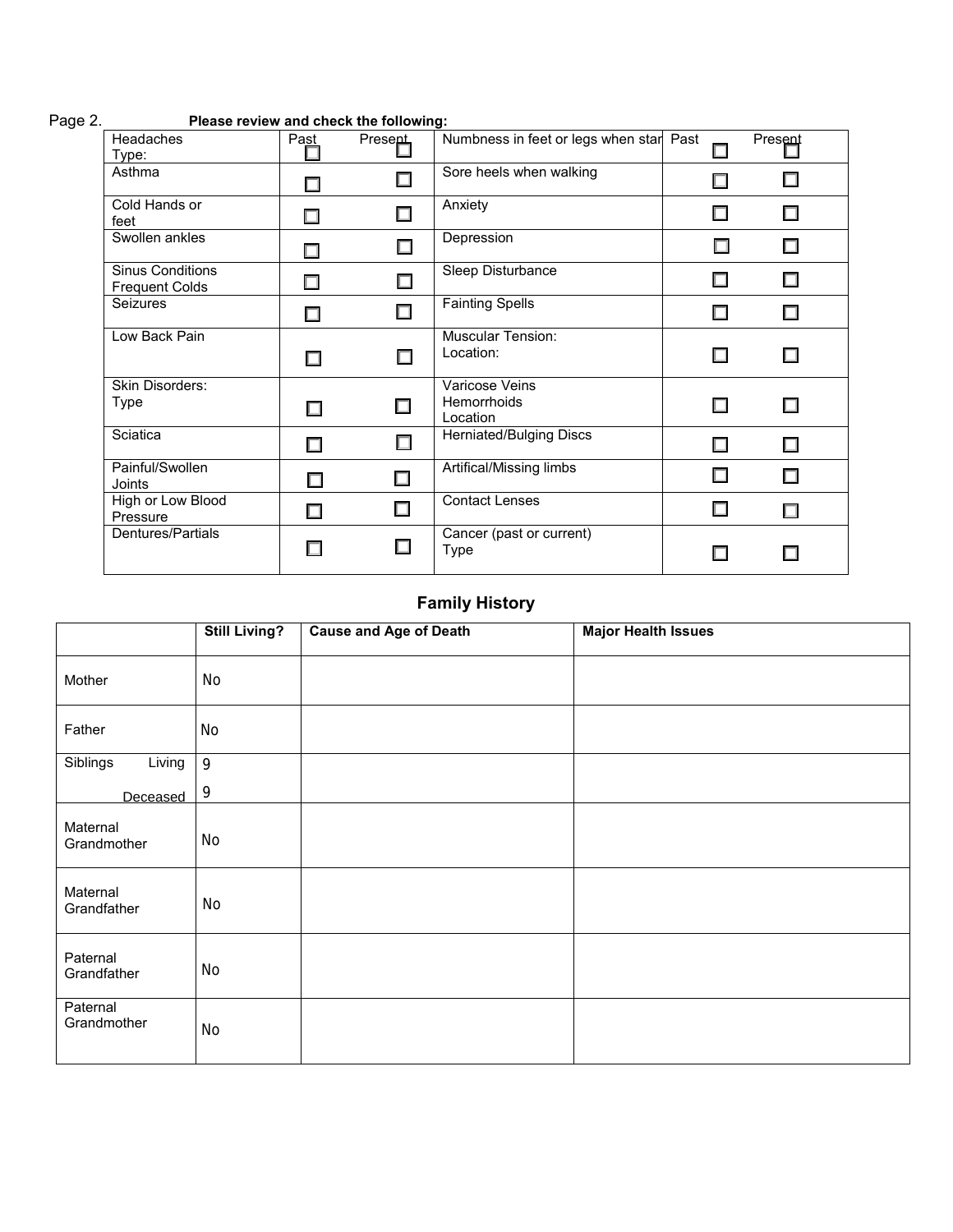Page 3

# **Gastroinstestinal Health History**

| Describe your typical:                                                |                                                                                                                                                                                                                                  |
|-----------------------------------------------------------------------|----------------------------------------------------------------------------------------------------------------------------------------------------------------------------------------------------------------------------------|
|                                                                       |                                                                                                                                                                                                                                  |
|                                                                       |                                                                                                                                                                                                                                  |
|                                                                       |                                                                                                                                                                                                                                  |
|                                                                       | Snacks: ________________________Water Intake(glasses/day)________________Caffeine__________________                                                                                                                              |
|                                                                       | What is the worst item in your diet_____________What foods are your weakness________________________                                                                                                                             |
|                                                                       |                                                                                                                                                                                                                                  |
|                                                                       | Do you experience bloating/gas/burps after eating?______________What foods trigger this?_____________________                                                                                                                    |
| Food Allergies? No                                                    |                                                                                                                                                                                                                                  |
|                                                                       | $\Box$<br>How often are your bowel movements?<br>Constipation?<br>Blood in stool? No Mucus in stool? No Pain when stooling? No                                                                                                   |
|                                                                       |                                                                                                                                                                                                                                  |
| No<br>Diarrhea?                                                       |                                                                                                                                                                                                                                  |
|                                                                       | <b>Lifestyle, Emotional &amp; Spiritual</b>                                                                                                                                                                                      |
|                                                                       | What is your opinion of yourself?<br>The contract of the contract of the contract of the contract of the contract of the contract of the contract of the contract of the contract of the contract of the contract of the contrac |
|                                                                       | Describe the most positive emotion you experience example and the contract of the contract of the contract of the contract of the contract of the contract of the contract of the contract of the contract of the contract of    |
|                                                                       | When and Where do you experience this emotion? Manual Community of the control of the control of the control of the control of the control of the control of the control of the control of the control of the control of the c   |
|                                                                       |                                                                                                                                                                                                                                  |
|                                                                       | When and Where do you experience this emotion?<br><u> When and Where do you experience this emotion?</u>                                                                                                                         |
|                                                                       | Describe your Spiritual and/or Religious practice: Description of the control of the control of the control of the control of the control of the control of the control of the control of the control of the control of the co   |
| Hope 10 Charit 10 Generosity 10 Sense of Humor 10<br>Faith $10$       | On a scale of $1 - 10$ (1 being the lesser, 10 the greater) Please rate yourself in each of these qualities:<br>$\frac{10}{10}$ Grief 10 Sense of Fun $^{10}$                                                                    |
| What hobbies/ activities provide you with pleasure and accomplishment | <u> 1980 - John Stein, Amerikaansk politiker (</u>                                                                                                                                                                               |
| Describe your exercise routine (type, frequency)                      |                                                                                                                                                                                                                                  |
|                                                                       | What changes would you like to achieve in 6 months: What changes would                                                                                                                                                           |
| One Year:                                                             |                                                                                                                                                                                                                                  |
| No<br>Do you use Tobacco?<br>₫uantity_                                | Alcohol? No<br><u> Quantitiy</u><br>ounces/day<br>/ppd                                                                                                                                                                           |
| Marijuana? No<br>Duantity<br>Other:                                   | No<br>Have you been under treatment for substance use?                                                                                                                                                                           |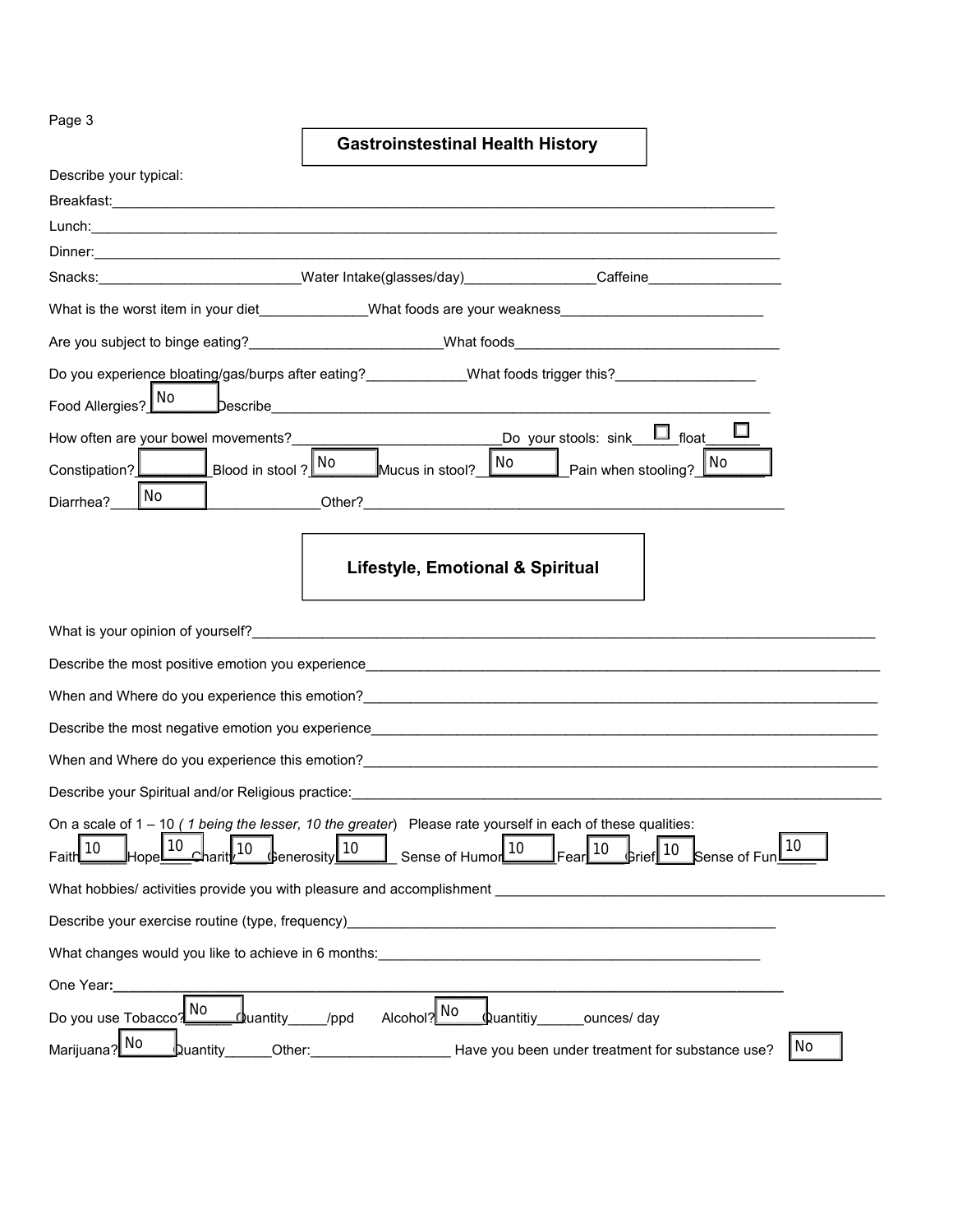| Page 4                                                                                                                                                                                                                         |                              | <b>Female Reproductive Health History</b>               |                                  |                   |  |
|--------------------------------------------------------------------------------------------------------------------------------------------------------------------------------------------------------------------------------|------------------------------|---------------------------------------------------------|----------------------------------|-------------------|--|
| Other<br>Method of Contraception (circle) pills patch diaphragm injection condoms IUD abstinence rhythm method                                                                                                                 |                              |                                                         |                                  |                   |  |
| Fertility Awareness Other:_______________Length of time using method________Last Pap smear____Results _____                                                                                                                    |                              |                                                         |                                  |                   |  |
|                                                                                                                                                                                                                                |                              |                                                         |                                  |                   |  |
|                                                                                                                                                                                                                                |                              |                                                         |                                  |                   |  |
| <b>Menstrual History Review and check as indicated:</b>                                                                                                                                                                        |                              |                                                         |                                  |                   |  |
| Age of Menses:                                                                                                                                                                                                                 |                              |                                                         |                                  |                   |  |
| Last Menstrual Period:                                                                                                                                                                                                         |                              |                                                         |                                  |                   |  |
| Are you trying to Conceive? Yes No                                                                                                                                                                                             | $\Box$                       | Are you Pregnant? Yes No U <sub>Unsure</sub>            |                                  |                   |  |
| <b>Painful Periods</b><br>Past<br>□                                                                                                                                                                                            | Present<br>□                 | Irregular cycles<br>Early <sub>,</sub> Late             | Past<br>$\Box$                   | Present<br>$\Box$ |  |
| <b>Heaviness in Pelvis</b><br>prior to menses<br>$\Box$                                                                                                                                                                        |                              | Dark Thick Blood at:<br>Beginning<br>End<br><b>Both</b> | □<br>$\Box$<br>$\overline{\Box}$ |                   |  |
| <b>Excessive Bleeding</b><br>□<br>Pads per Hour                                                                                                                                                                                | ш                            | Headache or Migraine<br>with menses                     | $\Box$                           | П                 |  |
| <b>Dizziness</b><br>$\Box$                                                                                                                                                                                                     | □                            | Bloating                                                | □                                | ш                 |  |
| <b>Water Retention</b><br>□                                                                                                                                                                                                    | ш                            | Ovulation:<br>Painful<br><b>Both</b><br>Failure to      | $\Box$                           | $\Box$            |  |
| Endometriosis<br>$\Box$<br>Location (if known)                                                                                                                                                                                 |                              | <b>Fibroids</b><br>Location (if known)                  | $\Box$                           | □                 |  |
| <b>Uterine or Cervical</b><br>$\Box$<br>Polyps Cervical                                                                                                                                                                        | П                            | Uterine Infection(s)                                    | □                                | П                 |  |
| Vaginal Infection(s)<br>□                                                                                                                                                                                                      |                              | Cysts<br>Location:                                      | $\Box$                           |                   |  |
| Bladder Infection(s)<br>$\Box$                                                                                                                                                                                                 |                              | Urinary Incontinence                                    | $\Box$                           |                   |  |
| Painful Intercourse<br>$\Box$                                                                                                                                                                                                  |                              | Vaginal Dryness                                         | □                                |                   |  |
| Episodes of Amenorrhea<br>$\Box$                                                                                                                                                                                               | □                            |                                                         |                                  |                   |  |
| How long?                                                                                                                                                                                                                      |                              |                                                         |                                  |                   |  |
| Rate your interest in Sex: High                                                                                                                                                                                                | $\Box$<br>$\Box$<br>Moderate | $\Box$<br>Low                                           | None                             | □                 |  |
| Do you have or ever had difficulty experiencing orgasms experience and all the set of the set of the set of the                                                                                                                |                              |                                                         |                                  |                   |  |
| Have you experienced trauma? Yes No D Describe Describe No D Describe No D Describe D Describe D D Describe D D                                                                                                                |                              |                                                         |                                  |                   |  |
| Did you undergo counseling for this experience of the control of the control of the control of the control of the control of the control of the control of the control of the control of the control of the control of the con |                              |                                                         |                                  |                   |  |
| What was this like for you___________                                                                                                                                                                                          |                              |                                                         |                                  |                   |  |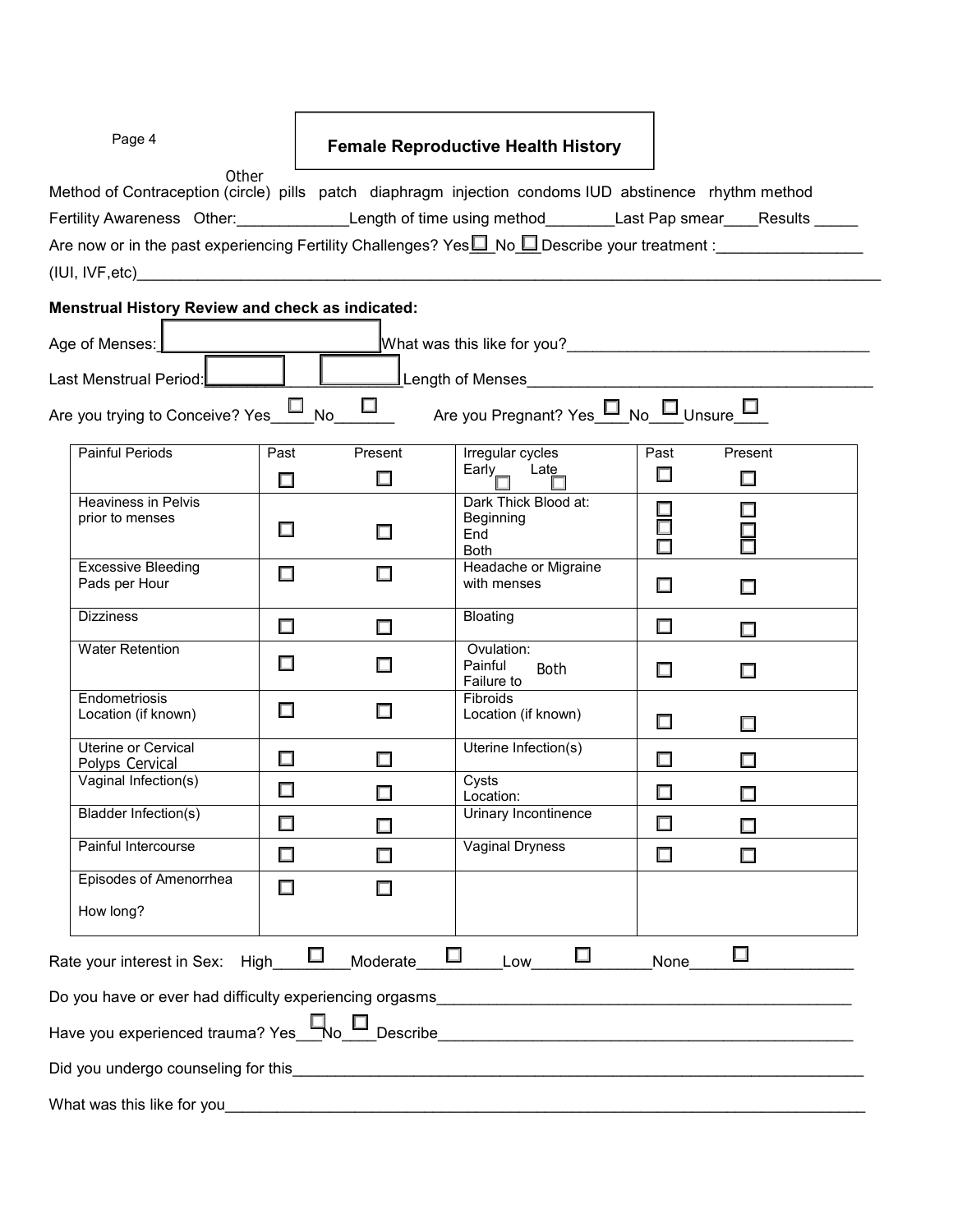**Page 5:** 

|                                                                                                                            |            |                          | <b>Pregnancy History</b>     |                               |                  |
|----------------------------------------------------------------------------------------------------------------------------|------------|--------------------------|------------------------------|-------------------------------|------------------|
| Number of Pregnancies: _____Dates_________Miscarriage(s)________Dates_______Termination(s)______Dates:_________            |            |                          |                              |                               |                  |
|                                                                                                                            |            |                          |                              |                               |                  |
|                                                                                                                            |            |                          |                              |                               |                  |
| Premature Births?________ Spotting During Pregnancy? _____Weak Newborns? ______Incompetent Cervix? _______                 |            |                          |                              |                               |                  |
| Describe your experience with:                                                                                             |            |                          |                              |                               |                  |
|                                                                                                                            |            |                          |                              |                               |                  |
|                                                                                                                            |            |                          |                              |                               |                  |
|                                                                                                                            |            |                          |                              |                               |                  |
|                                                                                                                            |            |                          |                              |                               |                  |
| <b>Maternal Family History</b> of (please circle) Infertility Fibroids Endometriosis------PMS                              | Other      |                          |                              |                               | Menopause        |
| Cancer(type) Menstrual Problems Cancer Cher                                                                                |            |                          |                              |                               |                  |
|                                                                                                                            |            |                          |                              |                               |                  |
|                                                                                                                            |            |                          |                              |                               |                  |
|                                                                                                                            |            |                          |                              |                               |                  |
|                                                                                                                            |            |                          | <b>Menopause</b>             |                               |                  |
| Age symptoms began:_____________Are they getting worse____ <sup>_____</sup> ___better_____ <sup>_____</sup> _______same___ |            |                          |                              |                               |                  |
| Are you on/ or ever been on hormone replacement therapy? $\frac{N0}{N}$ if so, how long                                    |            |                          |                              |                               |                  |
|                                                                                                                            |            |                          |                              |                               |                  |
|                                                                                                                            |            |                          |                              |                               |                  |
| Age of Mother at menopause: Concerns/Experience                                                                            |            |                          |                              |                               |                  |
| Check the following symptoms that apply to you:                                                                            |            |                          |                              |                               |                  |
| Hot flashes                                                                                                                | Insomnia   |                          | Fatigue                      | Memory Loss                   | Mood Swings      |
| Vaginal Discharge                                                                                                          | Dry Vagina |                          | Depression                   | Anxiety                       | Irritability     |
| Spotting                                                                                                                   | Flooding   | $\overline{\phantom{a}}$ | <b>Irregular Menses</b><br>H | Painful Intercourse<br>$\Box$ | Increased Libido |

Additional Information you feel important your practitioner should know that is not mentioned here:

Decreased Libido Disturbed Sleep

**Pattern**